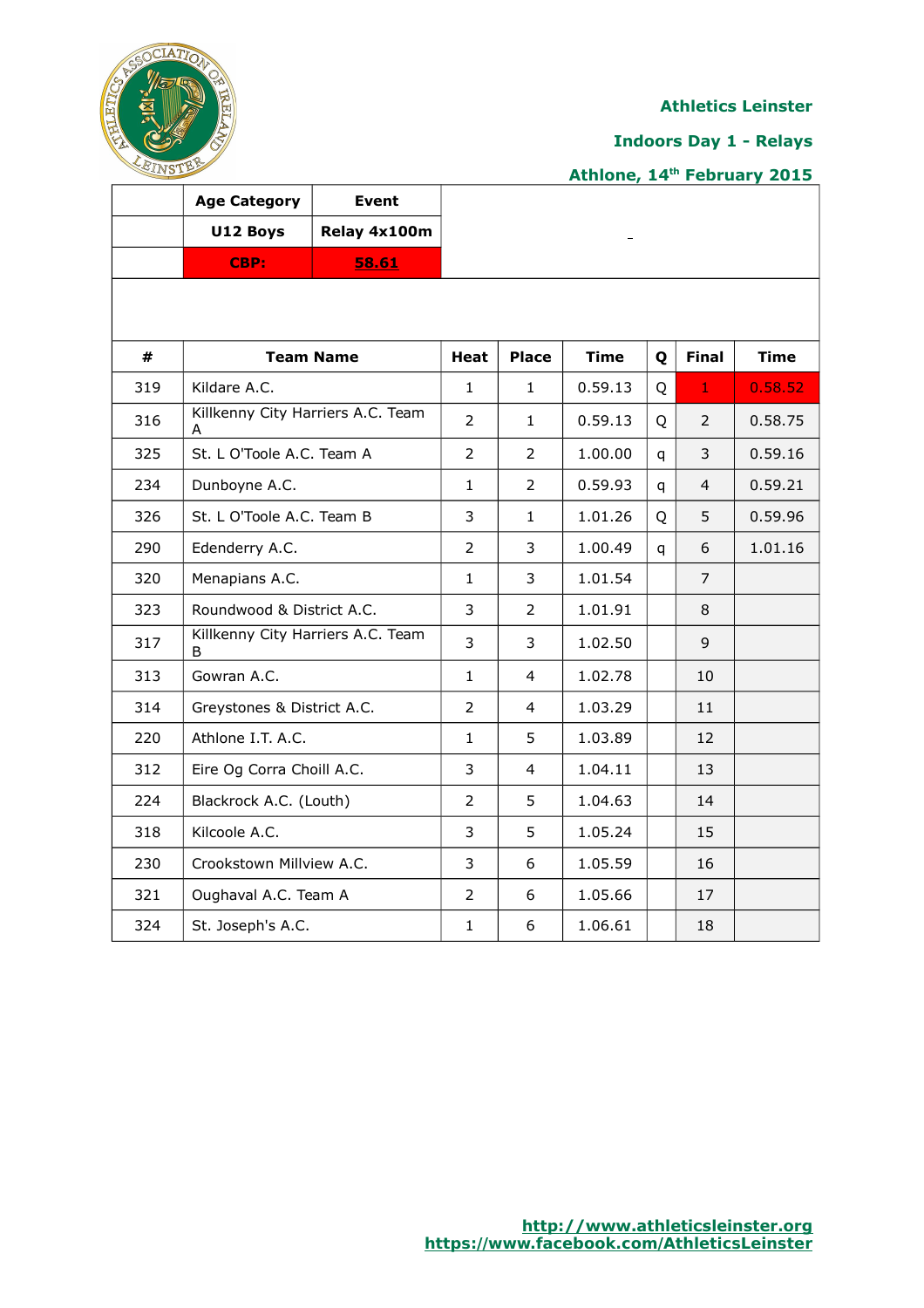

## **Indoors Day 1 - Relays**

|     | <b>Age Category</b>                   | <b>Event</b>     |                |                |             |   |                |             |
|-----|---------------------------------------|------------------|----------------|----------------|-------------|---|----------------|-------------|
|     | U12 Girls                             | Relay 4x100m     |                |                |             |   |                |             |
|     | CBP:                                  | <u>58.88</u>     |                |                |             |   |                |             |
|     |                                       |                  |                |                |             |   |                |             |
| #   |                                       | <b>Team Name</b> | <b>Heat</b>    | <b>Place</b>   | <b>Time</b> | Q | <b>Final</b>   | <b>Time</b> |
| 207 | Thomastown A.C.                       |                  | 1              | $\mathbf{1}$   | 00.59.18    | Q | $\mathbf{1}$   | 00.59.44    |
| 85  | Crookstown Millview A.C.              |                  | 4              | 1              | 1.00.58     | Q | $\overline{2}$ | 00.59.80    |
| 90  | Kilkenny City Harriers A.C. Team<br>A |                  | $\overline{2}$ | $\mathbf{1}$   | 00.59.78    | Q | 3              | 1.00.19     |
| 86  | Cushinstown A.C.                      |                  | 1              | $\overline{2}$ | 1.00.87     | q | $\overline{4}$ | 1.01.33     |
| 100 | St. Joseph's A.C.                     |                  | 3              | $\mathbf{1}$   | 1.00.94     | Q | 5              | 1.01.73     |
| 87  | Dunboyne A.C.                         |                  | 2              | 2              | 1.01.47     | q | 6              | 1.01.86     |
| 95  | Na Fianna A.C.                        |                  | 2              | 3              | 1.01.50     |   | $\overline{7}$ |             |
| 96  | Naas A.C.                             |                  | $\mathbf{1}$   | 3              | 1.01.64     |   | 8              |             |
| 201 | St. L O'Toole A.C.                    |                  | 4              | 2              | 1.01.92     |   | 9              |             |
| 98  | Ratoath A.C. Team A                   |                  | 4              | 3              | 1.02.49     |   | 10             |             |
| 91  | Kilkenny City Harriers A.C. Team<br>B |                  | 3              | $\overline{2}$ | 1.03.67     |   | 11             |             |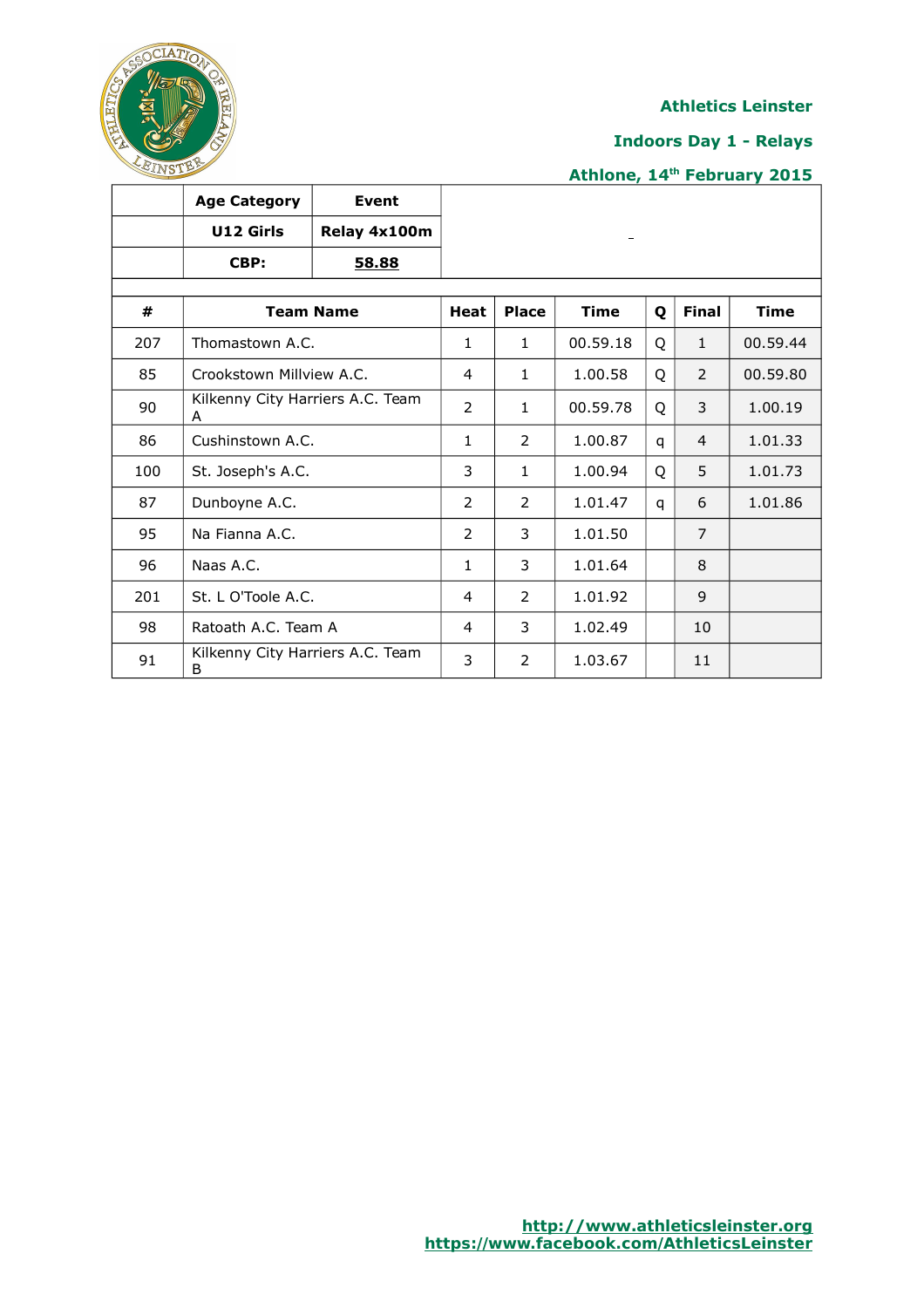

## **Indoors Day 1 - Relays**

| <b>ATIAD TANK</b> |                            |                |                |         |    | Athlone, 14th February 2015 |
|-------------------|----------------------------|----------------|----------------|---------|----|-----------------------------|
| 67                | Boyne A.C.                 | $\overline{4}$ | $\overline{4}$ | 1.04.48 | 12 |                             |
| 40                | Blackrock A.C. (Louth)     | 3              | 3              | 1.04.77 | 13 |                             |
| 81                | Clane A.C.                 | 3              | $\overline{4}$ | 1.04.86 | 14 |                             |
| 78                | Celbridge A.C. Team A      | $\mathbf{1}$   | $\overline{4}$ | 1.05.54 | 15 |                             |
| 88                | Greystones & District A.C. | 3              | 5              | 1.06.00 | 16 |                             |
| 94                | Mullingar Harriers A.C.    | 3              | 6              | 1.06.73 | 17 |                             |
| 38                | Ballyfin A.C.              | $\overline{2}$ | $\overline{4}$ | 1.07.14 | 18 |                             |
| 93                | Menapians A.C.             | 4              | 5              | 1.07.71 | 19 |                             |
| 110               | Celbridge A.C. Team B      | 2              | 5              | 1.07.75 | 20 |                             |
| 37                | Athlone I.T. A.C.          | 1              | 5              | 1.08.43 | 21 |                             |
| 97                | Oughaval A.C.              | 2              | 6              | 1.08.52 | 22 |                             |
| 92                | Kilcoole A.C.              | $\mathbf{1}$   | 6              | 1.08.80 | 23 |                             |
| 89                | Inbhear Dee A.C.           | 4              | 6              | 1.09.45 | 24 |                             |

|     | <b>Age Category</b>        | <b>Event</b>     |              |              |             |   |                |             |
|-----|----------------------------|------------------|--------------|--------------|-------------|---|----------------|-------------|
|     | U13 Boys                   | Relay 4x100m     |              |              |             |   |                |             |
|     | CBP:                       | 55.81            |              |              |             |   |                |             |
|     |                            |                  |              |              |             |   |                |             |
|     |                            |                  |              |              |             |   |                |             |
| #   |                            | <b>Team Name</b> | <b>Heat</b>  | <b>Place</b> | <b>Time</b> | Q | <b>Final</b>   | <b>Time</b> |
| 664 | St. L. O'Toole A.C.        |                  | 2            | $\mathbf{1}$ | 0.57.36     | Q | $\mathbf{1}$   | 0.57.75     |
| 529 | Greystones & District A.C. |                  | 3            | 1            | 0.57.78     | Q | $\overline{2}$ | 0.56.88     |
| 527 | Dunboyne A.C.              |                  | $\mathbf{1}$ | $\mathbf{1}$ | 0.57.16     | Q | 3              | 0.57.28     |
| 111 | Edenderry A.C.             |                  | 2            | 2            | 0.58.32     | q | $\overline{4}$ | 0.57.84     |
| 657 | Ratoath A.C.               |                  | 3            | 2            | 0.58.91     | q | 5              | 0.58.92     |
| 586 | Le Cheile A.C.             |                  | 2            | 3            | 0.58.96     | q | 6              | 1.02.92     |
| 662 | St. Josephs A.C.           |                  | $\mathbf{1}$ | 2            | 0.59.24     |   | $\overline{7}$ |             |
| 667 | Suncroft A.C.              |                  | 3            | 3            | 0.59.60     |   | 8              |             |
| 399 | Boyne A.C.                 |                  | 2            | 4            | 1.00.60     |   | 9              |             |
| 589 | Mullingar Harriers A.C.    |                  | 3            | 4            | 1.01.32     |   | 10             |             |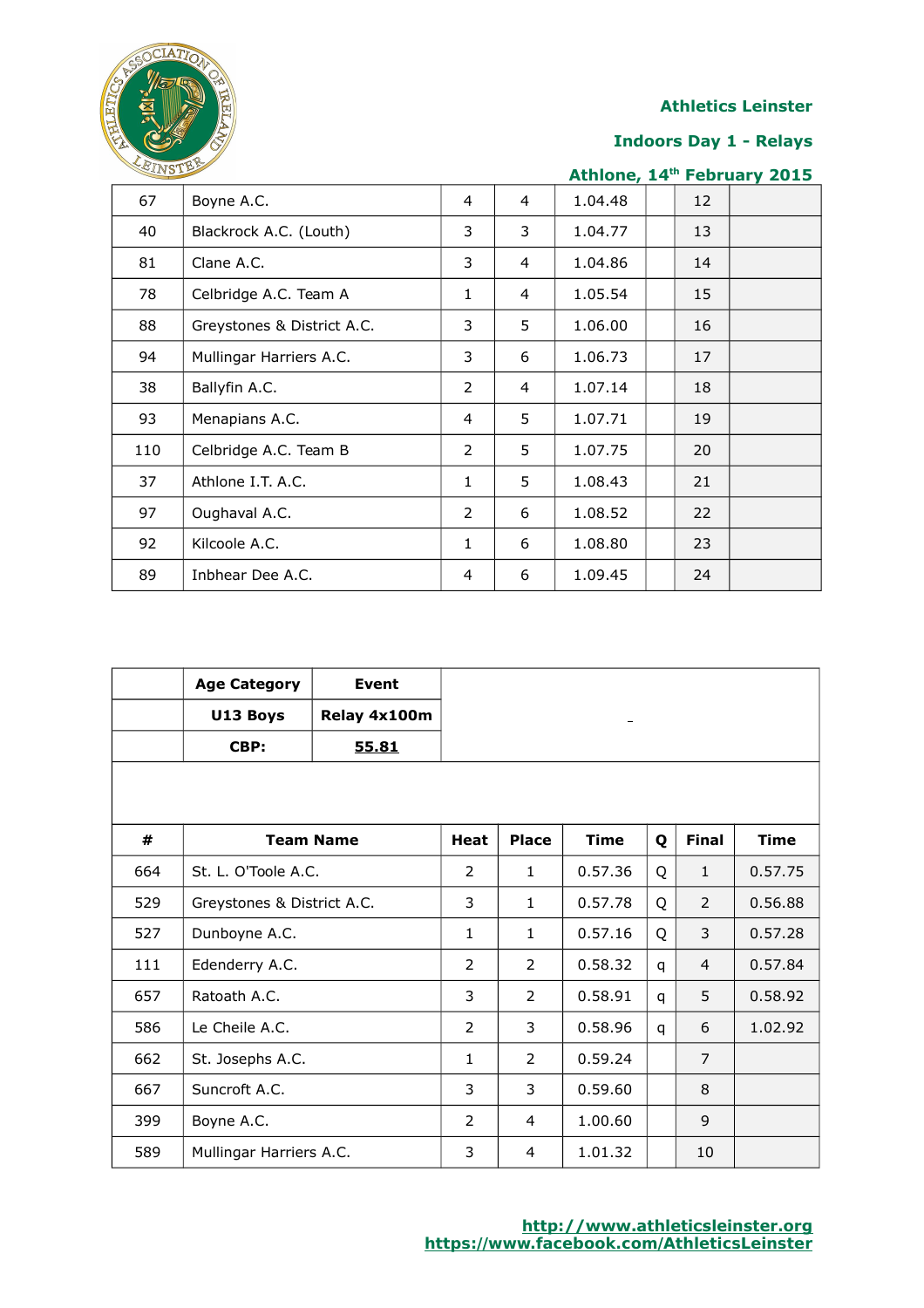

## **Indoors Day 1 - Relays**

| 593 | Oughaval A.C. Team A | 3 | 1.01.82 | 11 |  |
|-----|----------------------|---|---------|----|--|
| 576 | Inbhear Dee A.C.     | 4 | 1.04.55 | 12 |  |
| 398 | Athlone I.T. A.C.    | 5 | 1.05.70 | 13 |  |
| 400 | Celbridge A.C.       | 5 | 1.06.17 | 14 |  |
| 594 | Oughaval A.C. Team B | 5 | 1.10.77 | 15 |  |

|     | <b>Age Category</b>            | <b>Event</b>     |                |              |             |   |                |             |
|-----|--------------------------------|------------------|----------------|--------------|-------------|---|----------------|-------------|
|     | U13 Girls                      | Relay 4x100m     |                |              | -           |   |                |             |
|     | CBP:                           | 56.49            |                |              |             |   |                |             |
|     |                                |                  |                |              |             |   |                |             |
| #   |                                | <b>Team Name</b> | <b>Heat</b>    | <b>Place</b> | <b>Time</b> | Q | <b>Final</b>   | <b>Time</b> |
| 391 | Ratoath A.C.                   |                  | $\mathbf{1}$   | 2            | 0.58.46     | q | 1              | 0.55.92     |
| 397 | Tullamore Harriers A.C.        |                  | 3              | $\mathbf{1}$ | 0.59.29     | Q | 2              | 0.56.21     |
| 395 | St. Micheals A.C.              |                  | $\mathbf{1}$   | $\mathbf{1}$ | 0.56.75     | Q | 3              | 0.56.81     |
| 392 | St. Joseph's A.C. Team A       |                  | $\overline{2}$ | $\mathbf{1}$ | 0.57.33     | Q | 4              | 0.57.00     |
| 394 | St. L. O'Toole A.C.            |                  | 4              | $\mathbf{1}$ | 0.57.41     | 0 | 5              | 0.58.00     |
| 329 | Blackrock A.C. (Louth) Team B  |                  | 2              | 2            | 0.58.49     | q | 6              | 0.58.20     |
| 396 | Thomastown A.C.                |                  | $\overline{2}$ | 3            | 0.59.05     |   | $\overline{7}$ |             |
| 387 | Mullingar Harriers A.C. Team A |                  | 4              | 2            | 1.00.24     |   | 8              |             |
| 380 | Greystones & District A.C.     |                  | $\mathcal{P}$  | 4            | 1.00.47     |   | $\mathsf{q}$   |             |
| 389 | Naas A.C.                      |                  | 2              | 5            | 1.01.00     |   | 10             |             |
| 393 | St. Joseph's A.C. Team B       |                  | 3              | 2            | 1.01.62     |   | 11             |             |
| 386 | Le Cheile A.C.                 |                  | 4              | 3            | 1.02.49     |   | 12             |             |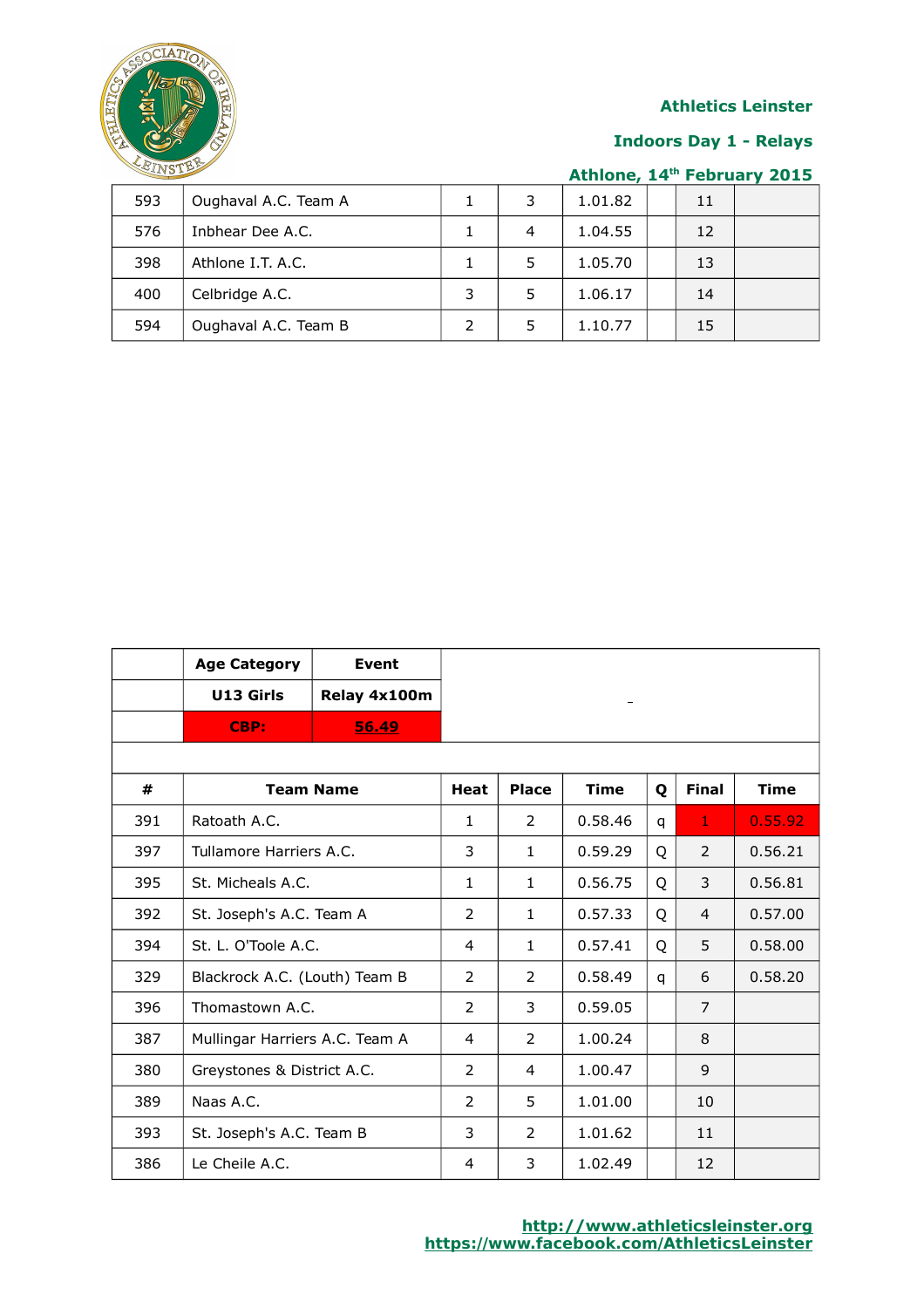

## **Indoors Day 1 - Relays**

| EINSTE         |                                       |                |   |         |    | Athlone, 14th February 2015 |
|----------------|---------------------------------------|----------------|---|---------|----|-----------------------------|
| 381            | Inbhear Dee A.C.                      | 3              | 3 | 1.03.34 | 13 |                             |
| $\overline{a}$ | Celbridge A.C.                        | 4              | 4 | 1.04.63 | 14 |                             |
| 383            | Kilkenny City Harriers A.C. Team<br>B | $\overline{2}$ | 6 | 1.04.96 | 15 |                             |
| 388            | Mullingar Harriers A.C. Team B        | 3              | 4 | 1.05.71 | 16 |                             |
| 382            | Kilkenny City Harriers A.C. Team<br>A | $\mathbf{1}$   | 3 | 1.05.93 | 17 |                             |
| 385            | Kilcoole A.C.                         | 4              | 5 | 1.06.18 | 18 |                             |
| 328            | Blackrock A.C. (Louth) Team A         | 3              | 5 | 1.06.29 | 19 |                             |
| 379            | Gowran A.C.                           | 1              | 4 | 1.07.60 | 20 |                             |
| 935            | Oughaval A.C. Team B                  | 4              | 6 | 1.07.97 | 21 |                             |
| 390            | Oughaval A.C. Team A                  | 1              | 5 | 1.07.98 | 22 |                             |
| 327            | Athlone I.T. A.C.                     | 1              | 6 | 1.08.88 | 23 |                             |
| 384            | Kilkenny City Harriers A.C. Team<br>С | 3              | 6 | 1.09.75 | 24 |                             |

|     | <b>Age Category</b>         | <b>Event</b>     |                |              |             |   |                |             |
|-----|-----------------------------|------------------|----------------|--------------|-------------|---|----------------|-------------|
|     | U14 Boys                    | Relay 4x200m     |                |              |             |   |                |             |
|     | CBP:                        | 1.50.40          |                |              |             |   |                |             |
|     |                             |                  |                |              |             |   |                |             |
| #   |                             | <b>Team Name</b> | <b>Heat</b>    | <b>Place</b> | <b>Time</b> | Q | <b>Final</b>   | <b>Time</b> |
|     |                             |                  |                |              |             |   |                |             |
| 698 | Ratoath A.C.                |                  | 1              | $\mathbf{1}$ | 1.55.31     | Q | $\mathbf{1}$   | 1.53.26     |
| 689 | Edenderry A.C.              |                  | 1              | 2            | 1.55.77     | Q | 2              | 1.56.87     |
| 690 | Enniscorthy A.C.            |                  | 2              | $\mathbf{1}$ | 1.58.15     | Q | 3              | 1.56.90     |
| 694 | Menapians A.C.              |                  | 2              | 2            | 1.58.65     | Q | $\overline{4}$ | 1.57.65     |
| 692 | Greystones & District A.C.  |                  | $\overline{2}$ | 3            | 1.59.41     | q | 5              | 2.01.46     |
| 699 | St. Josephs A.C.            |                  | 2              | 4            | 1.59.98     | q | 6              | <b>DNS</b>  |
| 738 | Suncroft A.C.               |                  | 1              | 3            | 2.00.22     |   | $\overline{7}$ |             |
| 691 | Gowran A.C.                 |                  | 1              | 4            | 2.07.42     |   | 8              |             |
| 693 | Kilkenny City Harriers A.C. |                  | 1              | 5            | 2.07.50     |   | 9              |             |
| 697 | Oughaval A.C.               |                  | 2              | 5            | 2.07.91     |   | 10             |             |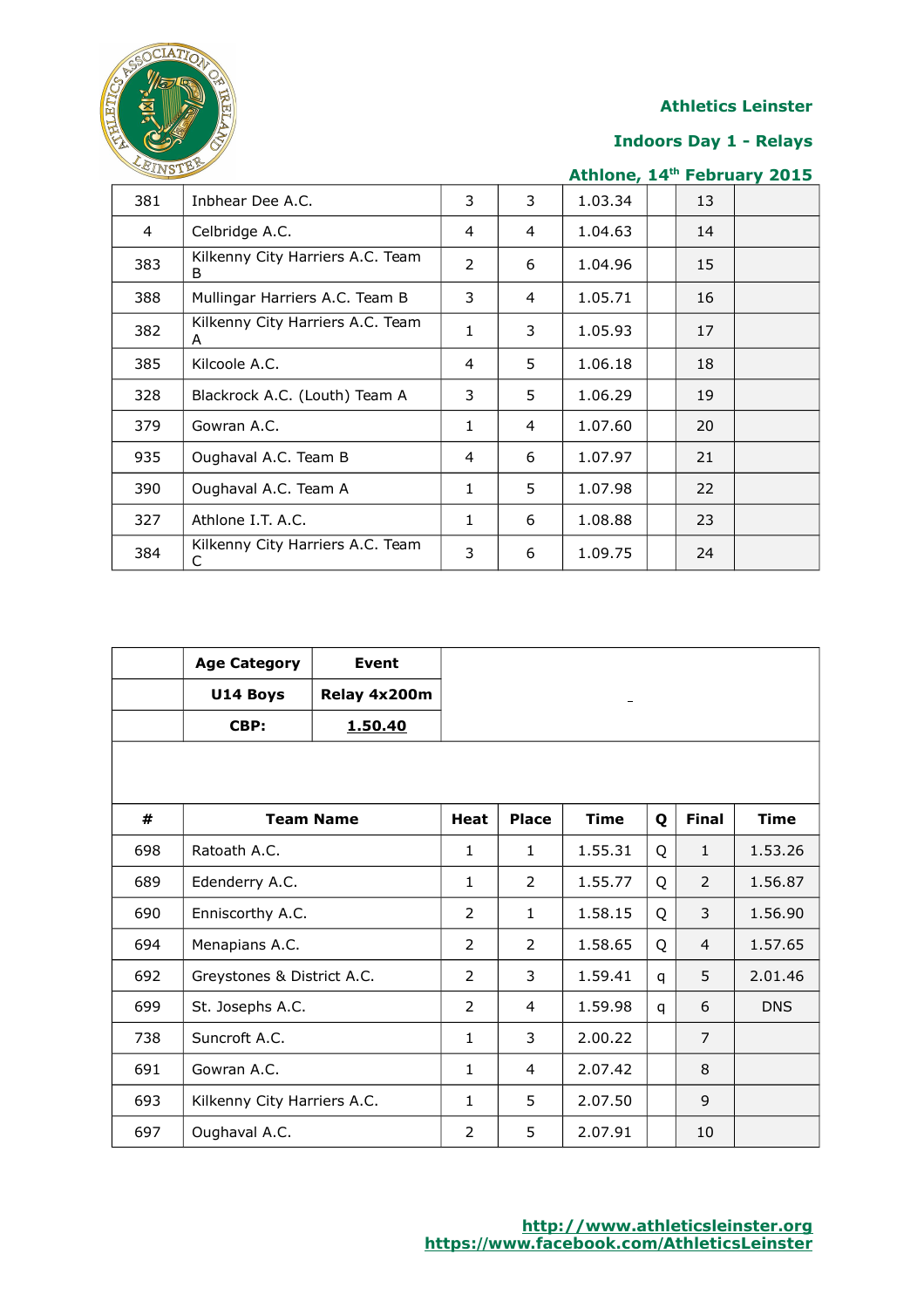

## **Indoors Day 1 - Relays**

|     | <b>Age Category</b> | Event            |             |              |                 |   |              |             |
|-----|---------------------|------------------|-------------|--------------|-----------------|---|--------------|-------------|
|     | <b>U14 Girls</b>    | Relay 4x200m     |             |              | $\qquad \qquad$ |   |              |             |
|     | CBP:                | 1.53.60          |             |              |                 |   |              |             |
|     |                     |                  |             |              |                 |   |              |             |
|     |                     |                  |             |              |                 |   |              |             |
| #   |                     | <b>Team Name</b> | <b>Heat</b> | <b>Place</b> | <b>Time</b>     | Q | <b>Final</b> | <b>Time</b> |
| 688 | Thomastown A.C.     |                  | 3           | 1            | 1.59.24         | Q | 1            | 1.56.77     |
| 687 | St. L. O'Toole A.C. |                  | 2           | 1            | 2.00.12         | Q | 2            | 1.57.19     |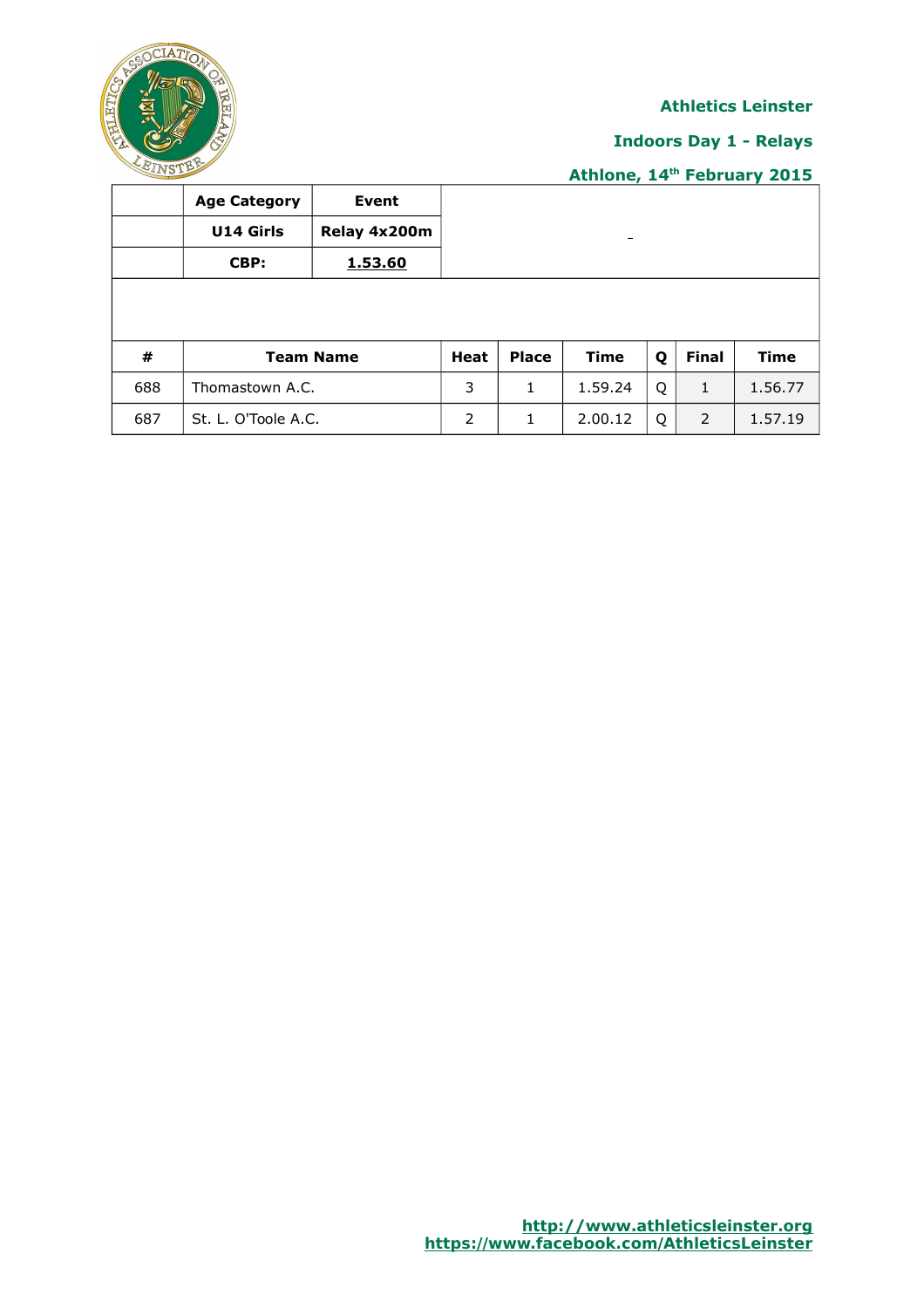

## **Indoors Day 1 - Relays**

| LEINSTER |                                       |                |              |         |   | Athlone, 14th February 2015 |         |
|----------|---------------------------------------|----------------|--------------|---------|---|-----------------------------|---------|
| 682      | Menapians A.C.                        | 4              | $\mathbf{1}$ | 1.58.18 | Q | 3                           | 1.58.99 |
| 679      | Kilkenny City Harriers A.C. Team<br>A | $\overline{2}$ | 2            | 2.00.57 | q | $\overline{4}$              | 2.00.29 |
| 686      | Ratoath A.C.                          | $\mathbf{1}$   | 1            | 1.59.62 | Q | 5                           | 2.00.30 |
| 670      | Blackrock A.C. (Louth) Team A         | $\overline{4}$ | 2            | 2.00.47 | q | 6                           | 2.03.54 |
| 674      | Dunboyne A.C.                         | $\overline{4}$ | 3            | 2.00.89 |   | $\overline{7}$              |         |
| 672      | Celbridge A.C. Team A                 | $\overline{2}$ | 3            | 2.02.21 |   | 8                           |         |
| 675      | Dunleer A.C.                          | $\mathbf{1}$   | 2            | 2.05.40 |   | 9                           |         |
| 678      | Inbhear Dee A.C.                      | $\overline{4}$ | 4            | 2.04.73 |   | 10                          |         |
| 676      | Edenderry A.C.                        | $\overline{2}$ | 4            | 2.05.88 |   | 11                          |         |
| 685      | Oughaval A.C.                         | $\mathbf{1}$   | 3            | 2.06.47 |   | 12                          |         |
| 680      | Kilkenny City Harriers A.C. Team<br>B | 3              | 2            | 2.07.13 |   | 13                          |         |
| 668      | Athlone I.T. A.C.                     | $\overline{2}$ | 5            | 2.08.07 |   | 14                          |         |
| 677      | Greystones & District A.C.            | 3              | 3            | 2.12.32 |   | 15                          |         |
| 671      | Blackrock A.C. (Louth) Team B         | $\mathbf{1}$   | 4            | 2.12.78 |   | 16                          |         |
| 681      | Kilcoole A.C.                         | $\mathbf{1}$   | 5            | 2.14.87 |   | 17                          |         |
| 669      | Ballyfin A.C.                         | 3              | 4            | 2.19.70 |   | 18                          |         |
| 673      | Celbridge A.C. Team B                 | 3              | 5            | 2.23.08 |   | 19                          |         |

|     | <b>Age Category</b>         | Event            |             |              |             |   |                |             |
|-----|-----------------------------|------------------|-------------|--------------|-------------|---|----------------|-------------|
|     | U15 Boys                    | Relay 4x200m     |             |              | -           |   |                |             |
|     | CBP:                        | 1.45.06          |             |              |             |   |                |             |
|     |                             |                  |             |              |             |   |                |             |
|     |                             |                  |             |              |             |   |                |             |
| #   |                             | <b>Team Name</b> | <b>Heat</b> | <b>Place</b> | <b>Time</b> | Q | <b>Final</b>   | <b>Time</b> |
| 753 | Greystones & District A.C.  |                  |             |              |             |   | 1              | 1.45.58     |
| 755 | Naas A.C.                   |                  |             |              |             |   | 2              | 1.50.78     |
| 752 | Dunleer A.C.                |                  |             |              |             |   | 3              | 1.57.26     |
| 754 | Kilkenny City Harriers A.C. |                  |             |              |             |   | $\overline{4}$ | 1.59.46     |
| 756 | Oughaval A.C.               |                  |             |              |             |   | 5              | 2.01.99     |
| 758 | St. L. O'Toole A.C.         |                  |             |              |             |   | <b>DSQ</b>     | 1.47.89     |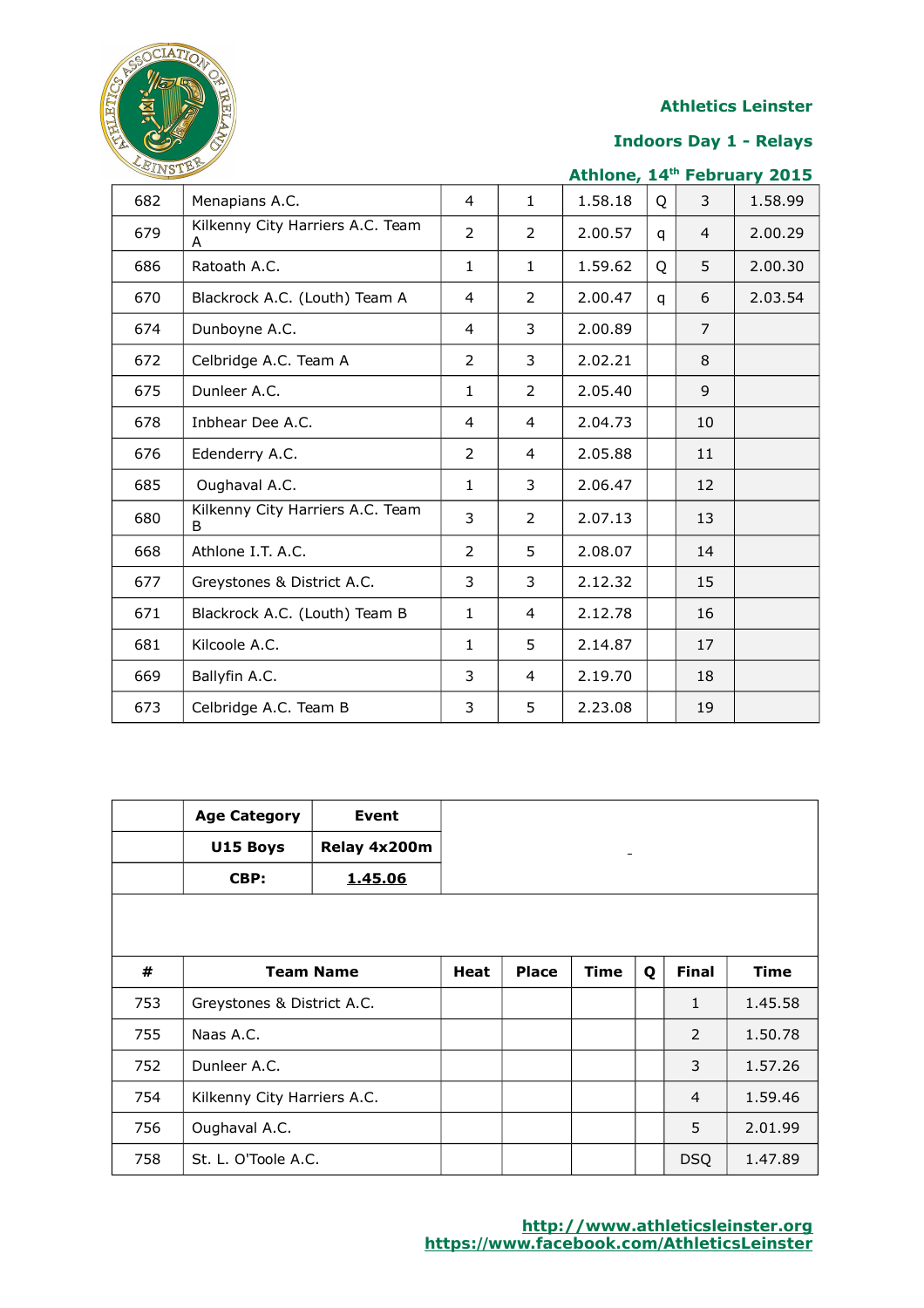

**Indoors Day 1 - Relays**

|     | <b>Age Category</b>         | Event            |                |                          |             |   |                |             |
|-----|-----------------------------|------------------|----------------|--------------------------|-------------|---|----------------|-------------|
|     | U15 Girls                   | Relay 4x200m     |                |                          |             |   |                |             |
|     | CBP:                        | 1,51,79          |                |                          |             |   |                |             |
|     |                             |                  |                |                          |             |   |                |             |
| #   |                             | <b>Team Name</b> | <b>Heat</b>    | <b>Place</b>             | <b>Time</b> | Q | <b>Final</b>   | <b>Time</b> |
| 750 | St. L. O'Toole A.C.         |                  | 3              | $\mathbf{1}$             | 1.52.72     | Q | $\mathbf 1$    | 1.50.58     |
| 749 | Ratoath A.C.                |                  | $\overline{2}$ | $\mathbf{1}$             | 1.55.51     | Q | $\overline{2}$ | 1.53.29     |
| 744 | Naas A.C.                   |                  | 3              | 3                        | 1.54.16     | q | 3              | 1.53.61     |
| 741 | Dunshaughlin A.C.           |                  | 3              | $\overline{\phantom{a}}$ | 1.53.85     | q | $\overline{4}$ | 1.54.72     |
| 739 | Blackrock A.C. (Louth)      |                  | 1              | $\mathbf{1}$             | 1.54.56     | Q | 5              | 1.56.51     |
| 745 | Newbridge A.C.              |                  | $\mathbf{1}$   | 2                        | 1.59.02     | q | 6              | 2.05.62     |
| 743 | Kilkenny City Harriers A.C. |                  | $\overline{2}$ | 2                        | 2.02.38     |   | $\overline{7}$ |             |
| 747 | Oughaval A.C. Team B        |                  | 3              | 4                        | 2.03.39     |   | 8              |             |
| 740 | Dunleer A.C.                |                  | $\overline{2}$ | 3                        | 2.04.09     |   | 9              |             |
| 742 | Greystones & District A.C.  |                  | $\mathbf{1}$   | 3                        | 2.05.04     |   | 10             |             |
| 751 | Trim A.C.                   |                  | $\mathbf{1}$   | $\overline{4}$           | 2.08.07     |   | 11             |             |
| 748 | Rathkenny A.C.              |                  | $\mathbf{1}$   | 5                        | 2.11.33     |   | 12             |             |
| 746 | Oughaval A.C. Team A        |                  | $\overline{2}$ | 4                        | 2.16.51     |   | 13             |             |

|     | <b>Age Category</b><br>U16 Boys<br>CBP: | Event<br>Relay 4x200m<br>1.38.25 |             |              | -           |   |              |             |
|-----|-----------------------------------------|----------------------------------|-------------|--------------|-------------|---|--------------|-------------|
| #   | <b>Team Name</b>                        |                                  | <b>Heat</b> | <b>Place</b> | <b>Time</b> | Q | <b>Final</b> | <b>Time</b> |
| 772 | Greystones & District A.C.              |                                  |             |              |             |   | 1            | 1.39.98     |
| 774 | St. L. O'Toole A.C.                     |                                  |             |              |             |   | 2            | 1.45.35     |
| 771 | Gowran A.C.                             |                                  |             |              |             |   | 3            | 1.49.84     |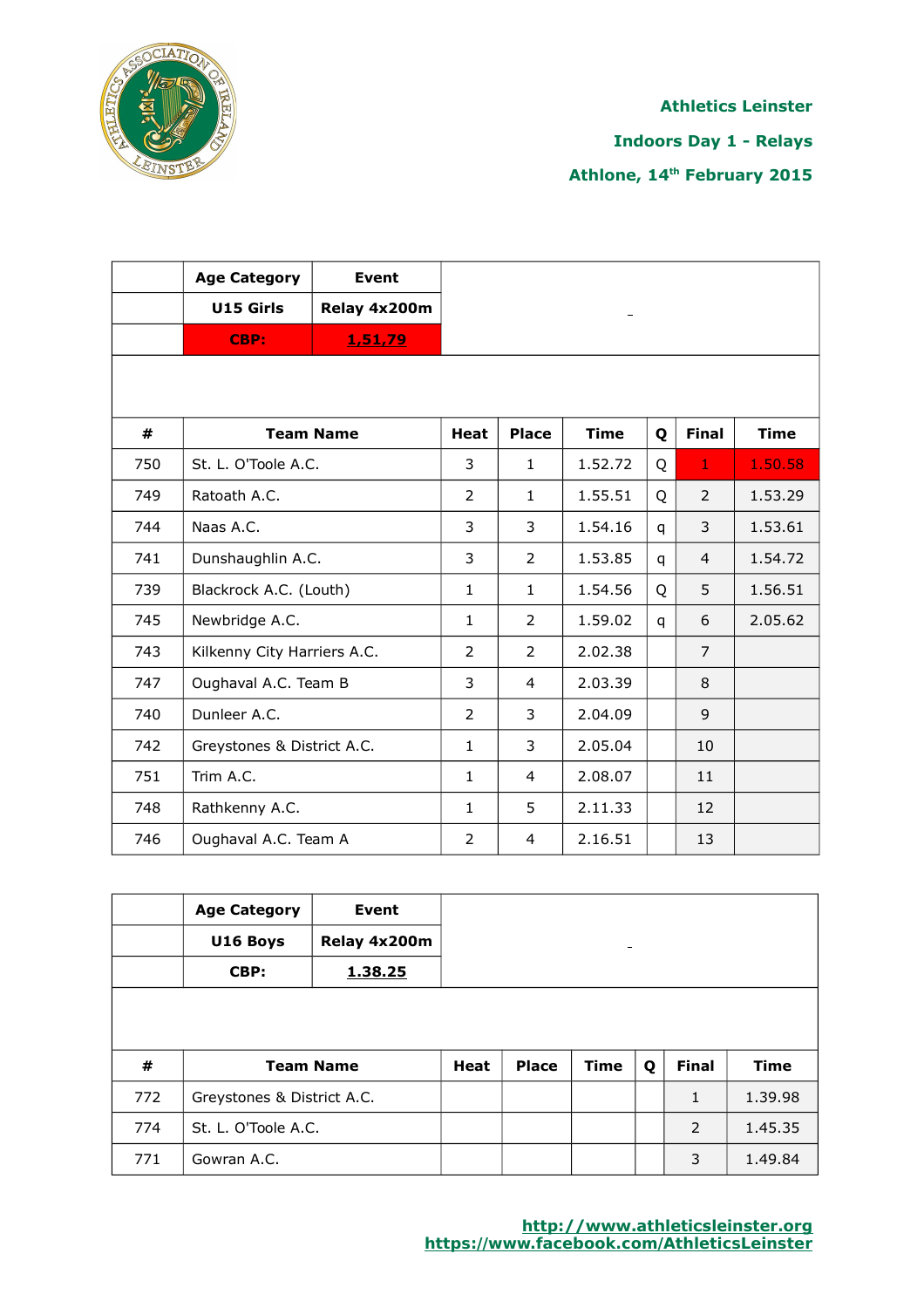

## **Indoors Day 1 - Relays**

|     | <b>Age Category</b>               | Event                             |                |              |                   |   |                |             |
|-----|-----------------------------------|-----------------------------------|----------------|--------------|-------------------|---|----------------|-------------|
|     | U16 Girls                         | Relay 4x200m                      |                |              | $\qquad \qquad -$ |   |                |             |
|     | CBP:                              | 1.50.92                           |                |              |                   |   |                |             |
|     |                                   |                                   |                |              |                   |   |                |             |
| #   |                                   | <b>Team Name</b>                  | Heat           | <b>Place</b> | <b>Time</b>       | Q | <b>Final</b>   | <b>Time</b> |
| 764 | Kilkenny City Harriers A.C.       |                                   | $\overline{2}$ | $\mathbf{1}$ | 1.49.58           | Q | $\mathbf{1}$   | 1.48.38     |
| 768 | St. L. O'Toole A.C.               |                                   | $\overline{2}$ | 2            | 1.53.09           | Q | 2              | 1.49.28     |
| 761 | Dunleer A.C.                      |                                   | $\mathbf{1}$   | $\mathbf{1}$ | 1.56.47           | Q | 3              | 1.54.43     |
| 762 | Greystones & District A.C. Team A |                                   | 2              | 3            | 1.54.20           | q | $\overline{4}$ | 1.54.66     |
| 759 | Blackrock A.C. (Louth)            |                                   | $\mathbf{1}$   | 2            | 1.58.27           | Q | 5              | 1.58.45     |
| 766 | Oughaval A.C. Team A              |                                   | 2              | 4            | 1.59.59           | q | 6              | 2.01.32     |
| 769 | St. Senans A.C. (Kilkenny)        |                                   | $\mathbf{1}$   | 3            | 2.00.52           |   | 7              |             |
| 765 | Na Fianna A.C.                    |                                   | $\mathbf{1}$   | 4            | 2.03.86           |   | 8              |             |
| 763 |                                   | Greystones & District A.C. Team B | $\mathbf{1}$   | 5            | 2.10.41           |   | 9              |             |
| 767 | Oughaval A.C. Team B              |                                   | $\mathbf{1}$   | 6            | 2.14.42           |   | 10             |             |
| 760 | Clane A.C.                        |                                   | $\overline{2}$ | 5            | 2.00.15           |   | 11             |             |

|     | <b>Age Category</b><br>U17 Boys | Event<br>Relay 4x200m |      |              |             |   |                |             |
|-----|---------------------------------|-----------------------|------|--------------|-------------|---|----------------|-------------|
|     | CBP:                            | 1.36.20               |      |              |             |   |                |             |
|     |                                 |                       |      |              |             |   |                |             |
| #   | <b>Team Name</b>                |                       | Heat | <b>Place</b> | <b>Time</b> | Q | <b>Final</b>   | <b>Time</b> |
| 779 | Dunshaughlin A.C.               |                       |      |              |             |   | $\mathbf{1}$   | 1.38.16     |
| 781 | Menapians A.C.                  |                       |      |              |             |   | 2              | 1.38.81     |
| 783 | St. L. O'Toole A.C.             |                       |      |              |             |   | 3              | 1.39.35     |
| 778 | Celbridge A.C.                  |                       |      |              |             |   | $\overline{4}$ | 1.44.85     |
| 780 | Kilkenny City Harriers A.C.     |                       |      |              |             |   | 5              | 1.48.50     |
| 782 | Oughaval A.C.                   |                       |      |              |             |   | 6              | 1.57.01     |
|     | <b>Age Category</b>             | Event                 |      |              |             |   |                |             |
|     | U17 Girls                       | Relay 4x200m          |      |              |             |   |                |             |
|     | CBP:                            | 1.48.57               |      |              |             |   |                |             |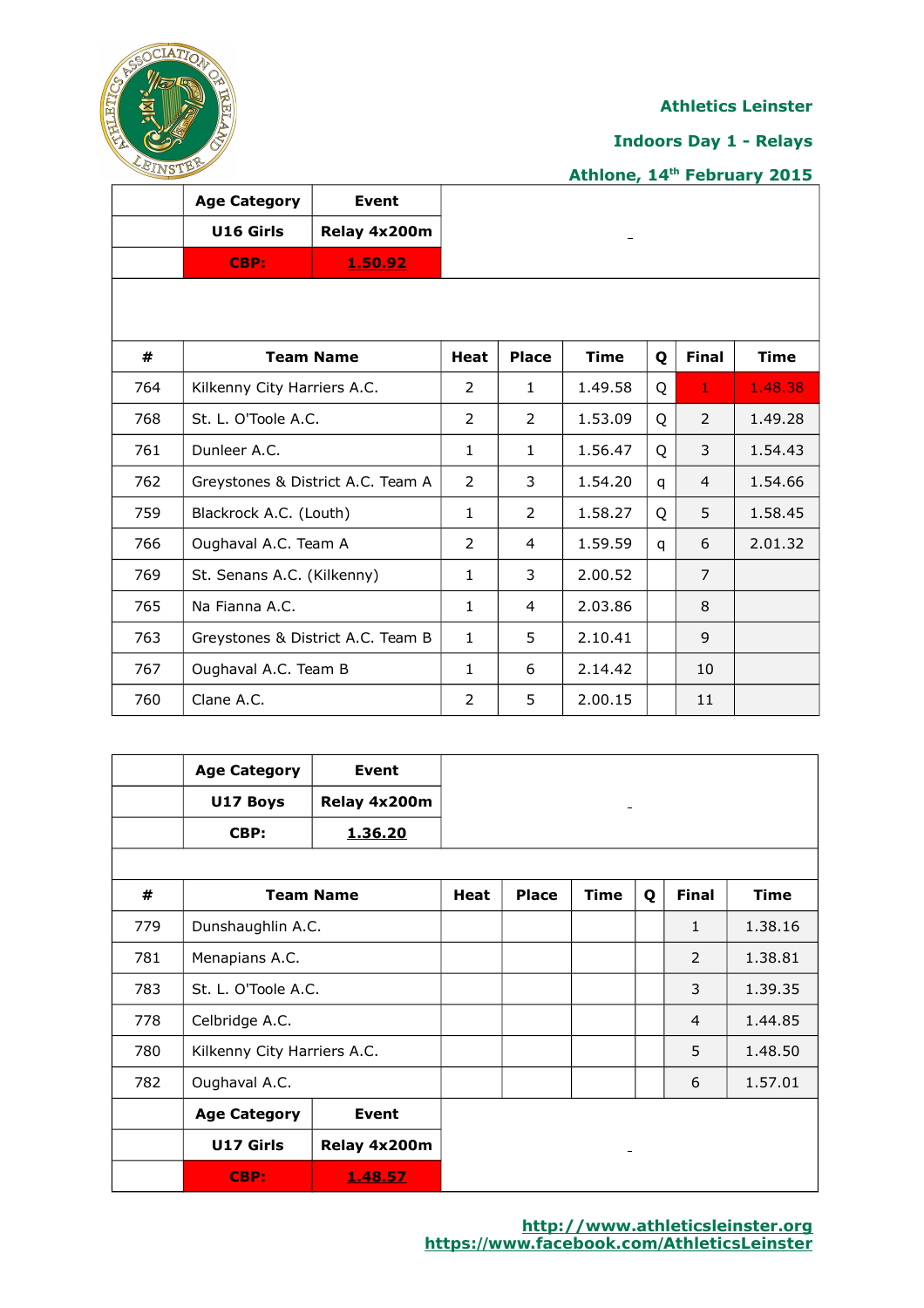

## **Indoors Day 1 - Relays**

| #   | <b>Team Name</b>            | Heat | <b>Place</b> | <b>Time</b> | Ω | <b>Final</b> | <b>Time</b> |
|-----|-----------------------------|------|--------------|-------------|---|--------------|-------------|
| 776 | Kilkenny City Harriers A.C. |      |              |             |   |              | 1.47.41     |
| 775 | Greystones & District A.C.  |      |              |             |   |              | 1.49.35     |
| 777 | Oughaval A.C.               |      |              |             |   |              | 1.57.81     |

|     | <b>Age Category</b>         | Event        |      |              |             |   |              |             |
|-----|-----------------------------|--------------|------|--------------|-------------|---|--------------|-------------|
|     | U18 Boys                    | Relay 4x200m |      |              | -           |   |              |             |
|     | CBP:                        | 1.35.08      |      |              |             |   |              |             |
|     |                             |              |      |              |             |   |              |             |
| #   | <b>Team Name</b>            |              | Heat | <b>Place</b> | <b>Time</b> | Q | <b>Final</b> | <b>Time</b> |
| 788 | Kilkenny City Harriers A.C. |              |      |              |             |   | $\mathbf{1}$ | 1.42.07     |
| 789 | Oughaval A.C.               |              |      |              |             |   | 2            | 1.47.38     |

|     | <b>Age Category</b>        | Event        |             |              |             |   |              |             |
|-----|----------------------------|--------------|-------------|--------------|-------------|---|--------------|-------------|
|     | U18 Girls                  | Relay 4x200m |             |              |             |   |              |             |
|     | CBP:                       | 1.46.26      |             |              |             |   |              |             |
|     |                            |              |             |              |             |   |              |             |
|     |                            |              |             |              |             |   |              |             |
| #   | <b>Team Name</b>           |              | <b>Heat</b> | <b>Place</b> | <b>Time</b> | Q | <b>Final</b> | <b>Time</b> |
| 785 | Greystones & District A.C. |              |             |              |             |   | $\mathbf{1}$ | 1.50.96     |
| 784 | Celbridge A.C.             |              |             |              |             |   | 2            | 1.52.15     |
| 787 | St. L. O'Toole A.C.        |              |             |              |             |   | 3            | 1.58.26     |